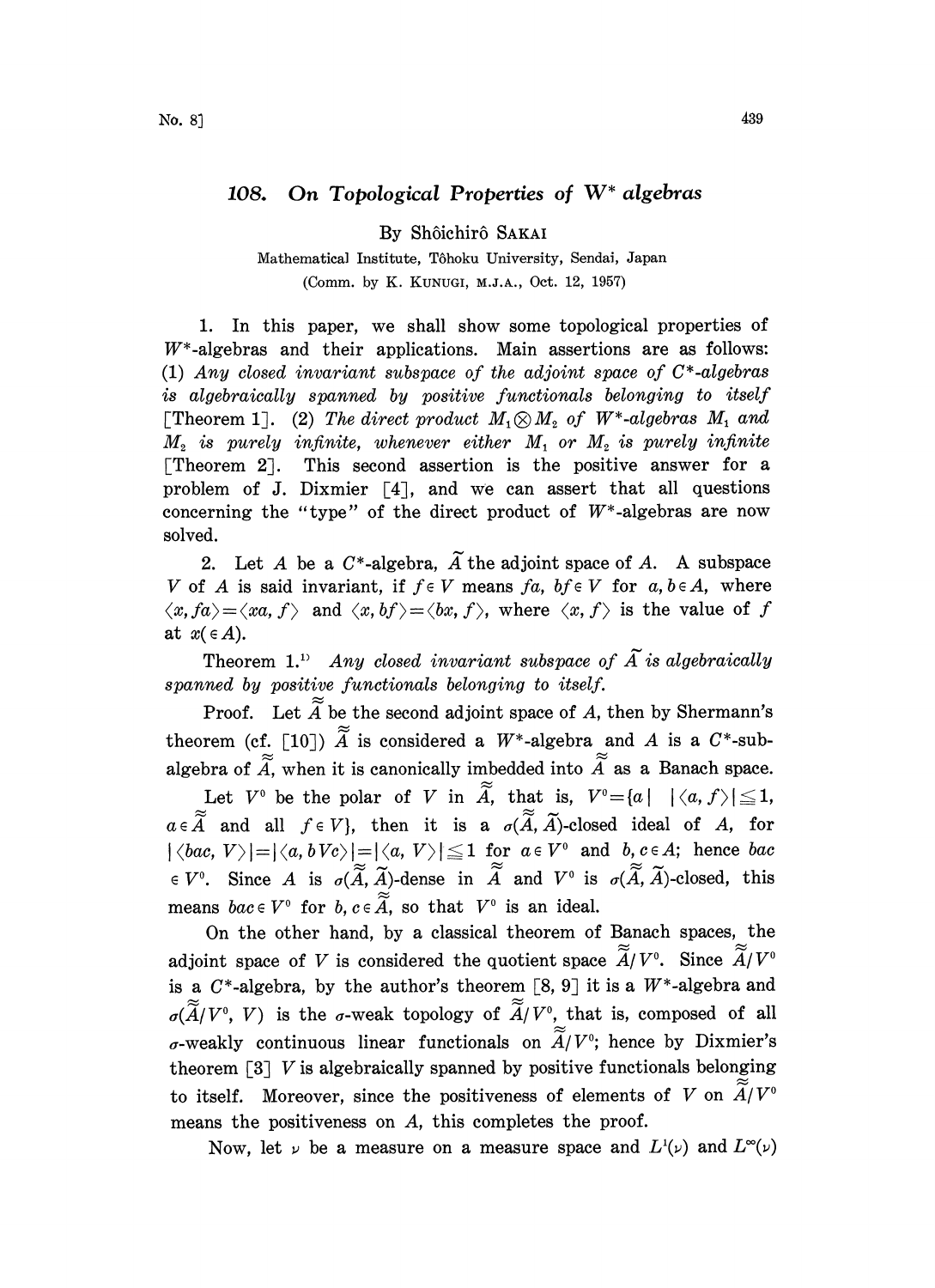be the spaces  $L^1$  and  $L^{\infty}$  constructed on  $\nu$ , then we know that  $L^1(\nu)$ is  $\sigma(L^1, L^{\infty})$ -sequentially complete. Applying Theorem 1, we will extend this to the following

Proposition 1.<sup>2)</sup> Let M be a W<sup>\*</sup>-algebra,  $M_*$  the Banach space of all  $\sigma$ -weakly continuous linear functionals on M, then  $M_*$  is  $\sigma(M_*, M)$ sequentially complete.

Proof. Let f be an element of the adjoint space  $\widetilde{M}$  such that  $\lim \langle x, f_n \rangle = \langle x, f \rangle$  for a sequence  $(f_n) \subset M_*$  and all  $x \in M$ . Then particularly,  $\lim \langle x, f_n \rangle = \langle x, f \rangle$  for  $x \in uC$ , where u is any unitary element and  $C$  is any maximal abelian self-adjoint subalgebra of  $M$ . Since  $uC$  is  $\sigma$ -weakly closed in M, it is considered the adjoint space of the restriction  $(M_*)_{uc}$  of  $M_*$  on uC; hence by the author's theorem [8]  $(M_*)_{uc}$  is an L<sup>1</sup>-space as a Banach space. Therefore, since  $(M_*)_{uc}$ is  $\sigma((M_*)_{uc}, u)$ -sequentially complete by a classical theorem, the restriction  $(f)_{uc}$  of f on uC belongs to  $(M_*)_{uc}$ ; hence f is  $\sigma$ -weakly continuous on  $uC$  and analogously it is continuous on  $Cu$ . Now, let V be a subspace of all bounded linear functionals which are  $\sigma$ -weakly continuous on  $uC$  and  $Cu$  for all u and C, then it is closed in  $\tilde{M}$ . Moreover, since every element of  $M$  is expressed as a finite linear combination of unitary elements, V is invariant; hence by Theorem <sup>1</sup> it is algebraically spanned by positive functionals belonging to itself. Suppose that a positive  $\varphi \in V$ , then it is  $\sigma$ -weakly continuous on every maximal abelian self-adjoint subalgebra, so that it is completely additive; hence by Dixmier's theorem [3] it is  $\sigma$ -weakly continuous on M, and so every element of  $V$  is also so. This completes the proof of Propoisition 1.

The above proposition has been proved by H. Umegaki  $[11]$  for a  $W^*$ -algebra of finite type.

Remark. Theorem I has some other applications; for example, it is of use in case which deals with "not necessarily adjoint preserving" homomorphisms of  $C^*$ -algebras.

Next we shall show an example of topological property which is negative in non-abelian case. Let  $I$  be a discrete locally compact space, and consider on  $I$  the measure which, to each point of  $I$ , attaches the mass  $+1$ . The corresponding  $L^p$ -spaces are denoted by  $l^p$  and the Banach space of complex valued continuous functions which vanish at

<sup>1)2)</sup> Added in Proof. Combining Theorem <sup>1</sup> with a recent publication of A. Grothendieck [12], it implies that a Jordan decomposition is possible in any invariant closed subspace. Proposition I is more directly obtained from the result of Grothendieck--in fact, his result implies as a corollary that a bounded linear functional on a  $W^*$ -algebra is  $\sigma$ -weakly continuous if it is so on any maximal abelian self-adjoint subalgebra.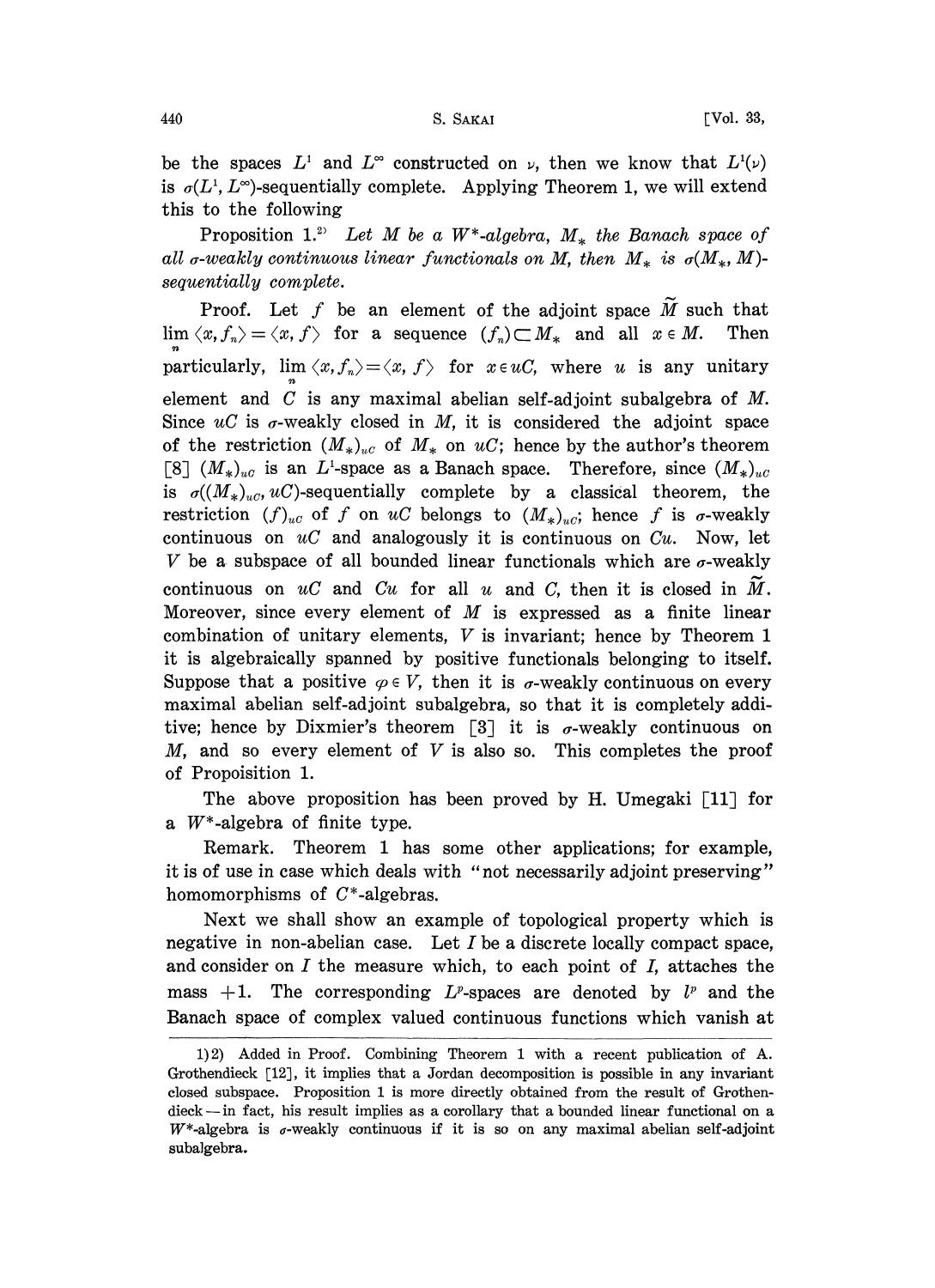infinity by  $c_0$ . Then  $\tilde{c}_0 = l^1$  and  $\tilde{l}^1 = l^{\infty}$ . Moreover,  $\sigma(l^1, l^{\infty})$ -sequentially convergence in  $l^1$  is equivalent to norm-convergence in  $l^1$  [1, p. 137]. Now this fact has the following analogy  $\lceil 2, 7 \rceil$ : Let H be a Hilbert space,  $C$  the Banach space of all completely continuous linear operators on  $H$ ,  $T$  the Banach space with the trace-norm of all trace-class linear operators on  $H$  and  $B$  the Banach space of all bounded linear operators, then  $\tilde{C}=T$  and  $\tilde{T}=B$ . J. Dixmier [2] raised a question as follows: Is  $\sigma(T, B)$ -sequential convergence in T equivalent to norm-convergence in it?

We will show that the answer<sup>33</sup> for this is negative. Let  $H$  be a separable Hilbert space,  $(\psi_i)$  a complete orthonormal basis of H and e be the projection of H onto one-dimensional subspace  $(\lambda \psi_1)$ , then a vector space  $Be$  is a closed subspace of T. We consider matrix representation of Be. Then,  $\overline{a}$ 

xe a0000... [a]000... a210000." =1 <sup>0</sup> 000... a30000... Tr((ex\*xe)1/2) -Tr( <sup>0</sup> 000.-- 0 0... 0 000 --Tr( <sup>0</sup> <sup>000</sup> )--(, a 2) 1/2.

Hence a closed subspace Be in T is isometric to a Hilbert space  $l^2$ . Let  $(x,e)$  be a complete orthonormal basis in the Hilbert space  $Be$ . then  $Tr(yx_n e) = Tr(eyx_n e) \rightarrow 0$   $(n \rightarrow \infty)$  for any  $y \in B$ , so that  $(x_n e)$  is  $\sigma(T, B)$ -convergent to 0. On the other hand,  $||x_n e||_1 = 1$ , where  $|| \cdot ||_1$ is the norm of T. Moreover, put  $a_n = x_n e + e x_n^*$  and  $b_n = i x_n e - i e x_n^*$ , then  $(a_n)$  and  $(b_n)$  are  $\rho(T, B)$ -convergent to 0. Suppose that  $||a_n||_1 \rightarrow 0$ and  $||b_n||_1 \rightarrow 0$ , then  $||a_n-ib_n||_1 = 2||x_ne||_1 \rightarrow 0$ , and this is a contradiction. Therefore, in T and more strongly in the self-adjoint portion of T,  $\sigma(T, B)$ -sequential convergence is not equivalent to norm-convergence.

3. Finally we shall notice a topological property which has a useful application. Let M be a semi-finite  $W^*$ -algebra in the sense of Dixmier  $[4]$ , then by Dixmier's result there is a faithful normal semitrace  $\varphi$  such that the algebraic span  $\mathfrak{M}$  of  $\{a\mid \varphi(a)<\infty, a\in M^+\}$  is a  $\sigma$ -weakly dense ideal in M, where  $M^+$  is the positive portion of M.

Proposition 2. Let e be a projection belonging to  $\mathfrak{M}$ , then the adjoint operation is strongly continuous on bounded spheres of Me.

<sup>3)</sup> Added in Proof. J. Dixmier communicates to me that this example has been also constructed by A. Grothendieck.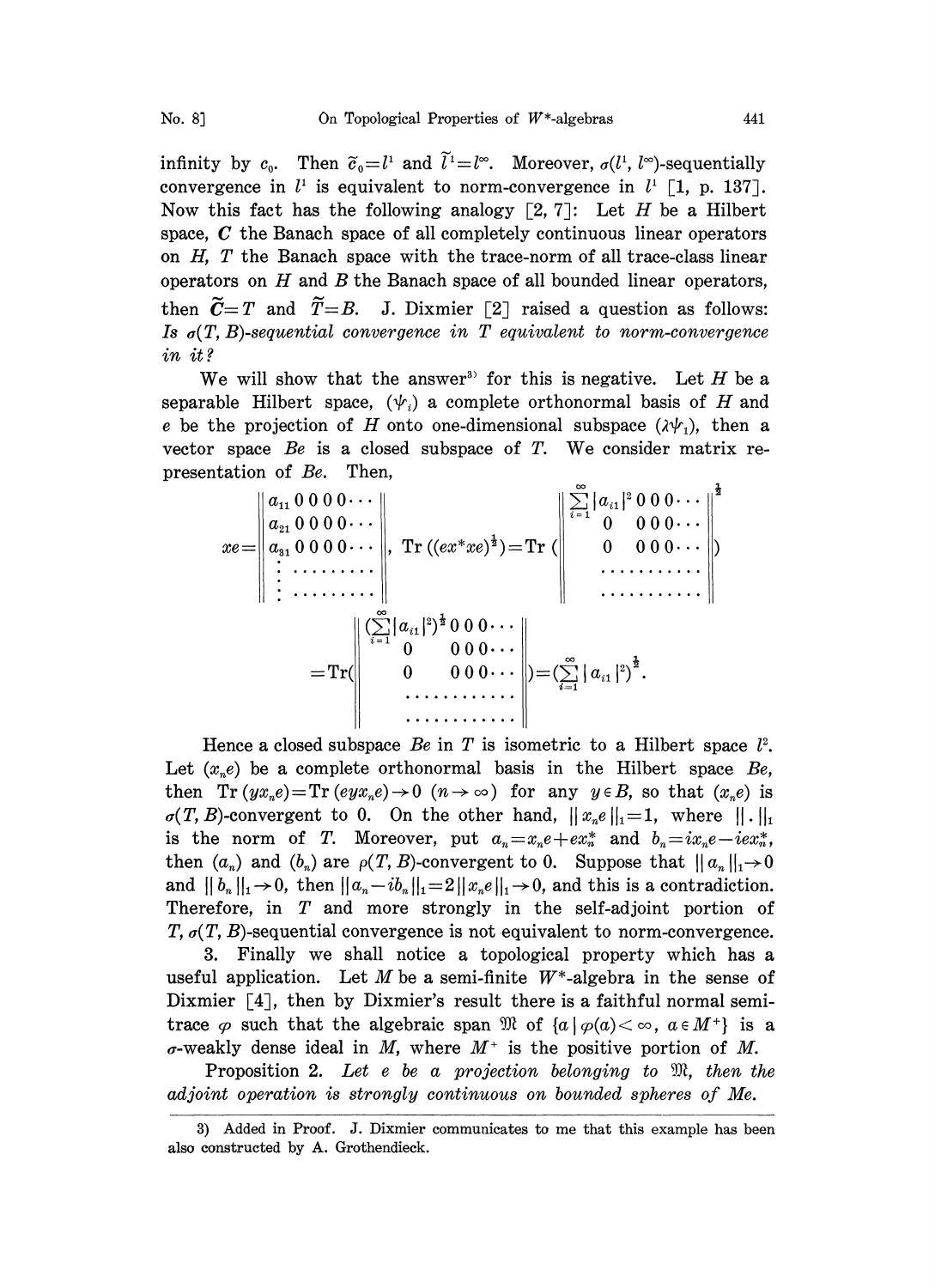$\begin{aligned} \text{S. Saktar} \end{aligned}$  [Vol. 33,

Proof. Put  $a\varphi(x) = \varphi(ax)$  ( $a \in \mathbb{R}$ ), then  $\{a\varphi \mid a \in \mathbb{R}\}$  is a total set of  $\sigma$ -weakly continuous linear functionals, that is,  $\alpha \varphi(x)=0$  for all  $\alpha \in \mathbb{R}$ implies  $x=0$ . Suppose that  $(x_{\alpha}e)$  ( $||x_{\alpha}e|| \le 1$ ) converges strongly to 0, then  $|a\varphi((x,e)(x,e)^*)| = |\varphi(ax_{{}_{a}}eex_{{}_{a}}^{*})| = |\varphi(ex_{{}_{a}}^{*}ax_{{}_{a}}e)| = |e\varphi(ex_{{}_{a}}^{*}ax_{{}_{a}}e)| \le$  $\left\vert e\varphi(ex_{\alpha}^{*}x_{\alpha}e)\right\vert ^{\frac{1}{2}}\left\vert e\varphi(ex_{\alpha}^{*}a^{*}ax_{\alpha}e)\right\vert ^{\frac{1}{2}}\rightarrow0;$  hence a bounded set  $\{(x_{\alpha}e)(x_{\alpha}e)^{*}\}\$ converges  $\sigma$ -weakly to 0, so that  $\{(x,e)^*\}$  converges strongly to 0, which completes the proof.

The restriction " $Me$ " in the above proposition is essential--in fact the adjoint operation is not strongly continuous on bounded spheres of eM as follows: let  $(\psi_i)$  be a complete orthonormal basis of an infinite dimensional Hilbert space H,  $(a_i)$  be a family of bounded operators<br>such that  $a_i \psi_i = \psi_1$  and  $a_i \psi_j = 0$   $(i \neq j)$ , then  $||a_i|| = 1$  and  $(a_i)$  is<br>streamly convergent to 0. On the other hand since  $a^* \psi_1 = \psi_1$   $(a^*)$  is such that  $a_i \psi_i = \psi_1$  and  $a_i \psi_j = 0$   $(i \neq j)$ , then  $||a_i|| = 1$  and  $(a_i)$  is strongly convergent to 0. On the other hand, since  $a_i^* \psi_1 = \psi_i$ ,  $(a_i^*)$  is not strongly convergent to 0.

Proposition 2'. Let M be <sup>a</sup> purely infinite W\*-algebra in the sense of Dixmier and let <sup>e</sup> be a non-zero projection of M, then the adjoint operation is not strongly continuous on bounded spheres of eMe.

Proof. Since eMe is also purely infinite, it is enough to suppose that  $e=I$ , where I is the unit of M. Then since M contains a  $\sigma$ -weakly closed subalgebra N which is a factor of type  $I_{\infty}$ , by the above consideration the adjoint operation is not strongly continuous on bounded spheres of M, which completes the proof.

Now we shall show an application of Propositions <sup>2</sup> and 2' to the study of direct products of general  $W^*$ -algebras [4, 5]. J. Dixmier raises a problem concerning the direct product of  $W^*$ -algebras as follows: Let  $M_1$  and  $M_2$  be W<sup>\*</sup>-algebras, one of which is purely infinite. Then, can we conclude that the direct product  $M_1 \otimes M_2$  is also purely infinite? We show that the answer for this problem is positive.

Let  $M_1$  and  $M_2$  be  $W^*$ -algebras on Hilbert spaces  $H_1$  and  $H_2$ respectively. Then the direct product  $M_1 \otimes M_2$  is defined as the weak closure of the algebraic direct product on  $H_1 \otimes H_2$ . For our purpose, we shall refer to the results and the notations of Murray-von Neumann [6, pp. 127-138]. Though these are obtained under the assumption of separability, it is easy to extend them to the general case.

Let  $B_1$  and  $B_2$  be the algebras of all bounded operators on Hilbert spaces  $H_1$  and  $H_2$ , then the operator a in  $H_1 \otimes H_2$  can be represented by an operator matrix  $\langle a_{\alpha,\beta} \rangle$   $(a_{\alpha,\beta} \in B_2)$  [6, Lemma 2.4.3]. Let  $M_2$  be a W<sup>\*</sup>-algebra on  $H_2$ , then it is easily seen that the element b in  $B_1 \otimes M_2$ is expressed by  $\langle b_{\alpha,\beta} \rangle$  ( $b_{\alpha,\beta} \in M_2$ ) under the above representation. Now put  $P_r(\langle b_{\alpha,\beta} \rangle) = \langle \delta_{\alpha,\beta} b_{r,\gamma} \rangle$  for all  $\gamma$ , where  $\delta_{\alpha,\beta}$  is the Kronecker's symbol,<br>then  $P_r$  are considered as linear mappings of  $B_1 \otimes M_2$  onto  $I_1 \otimes M_2$ ,<br>where  $I_2(\gamma, 1, 2)$  is the unit of  $P_r$  and w where  $I_i$  (i=1,2) is the unit of  $B_i$ , and we can show the following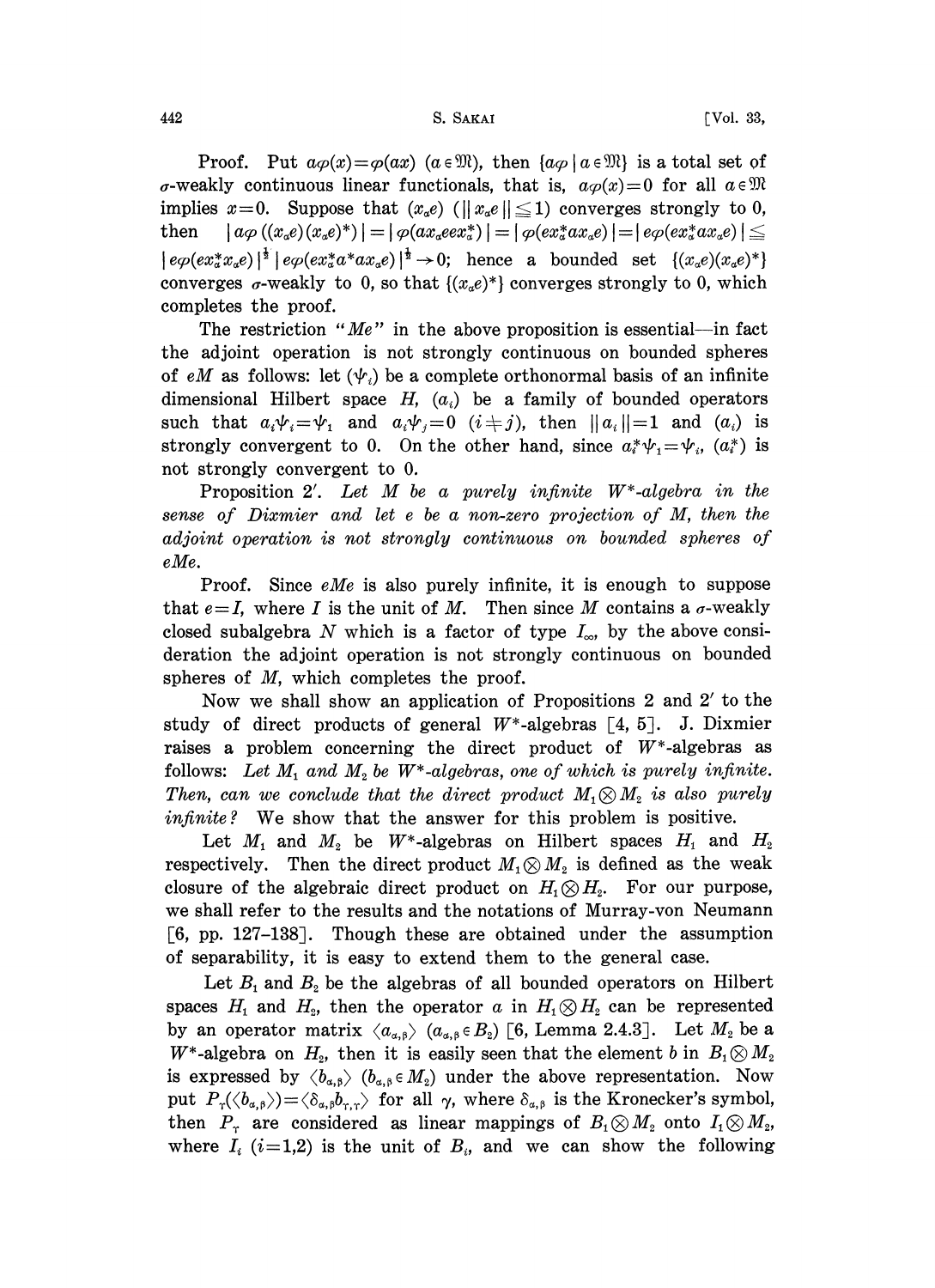properties:

(1)  $P_r(I)=I$ , where I is the unit of  $B_1\otimes B_2$ , (2)  $\|P_r(b)\| \leq \|b\|$ (3)  $P_r(h) \ge 0$  for  $h \ge 0$ , (4)  $P_r(ubv) = uP(b)v$  for  $u, v \in I_1 \otimes M_2$ , (5)  $P_r(b)^*P_r(b) \le P_r(b^*b)$ , (6)  $P_r$  are weakly and strongly con-

tinuous on bounded spheres, and (7)  $P_r(b*b)=0$  for all  $\gamma$  imply  $b=0$ .

Since these properties are easily seen by a direct calculation according to the rules of computation in Murray-von Neumann's lemmas, we shall restrict the proof to  $(5)-(7)$ .

 $( \, 5 \, ) \quad P_{\scriptscriptstyle \Upsilon}\! \langle\langle b^*_{\scriptscriptstyle{\beta},a} \rangle\langle b_{\scriptscriptstyle{\alpha},\beta} \rangle\! \rangle \! = \! P_{\scriptscriptstyle \Upsilon}\! \langle\langle \sum_{\scriptscriptstyle \Uparrow} \! b^*_{\scriptscriptstyle{\alpha},\zeta} \! b_{\scriptscriptstyle{\beta},\zeta} \rangle\! \rangle \! = \! \langle \delta_{\scriptscriptstyle{\alpha},\beta} \! ( \sum_{\scriptscriptstyle \Uparrow} \! b^*_{\scriptscriptstyle{\Upsilon}},\zeta \! b_{\scriptscriptstyle{\Upsilon},\zeta} ) \rangle \! \geq \! \langle \delta_{\scriptscriptstyle{\alpha},$  $= P_{\gamma}(b)^* P_{\gamma}(b).$ 

(6) By the definition 2.4.2 of [6],  $b(0,0,\dots,\psi_r, 0,\dots) = \langle b_r, b_r, \psi_r,$  $b_{r,2}\psi_r,\dots, b_{r,r}\psi_r,\dots$  and so the mappings  $b\rightarrow b_{r,r}\rightarrow I_1\otimes b_{r,r}$  are weakly continuous on bounded spheres. Then, the weak continuity on bounded spheres and (5) imply the strong continuity on bounded spheres.

(7) Since  $P_r(b*b) = \langle \delta_{\alpha,\beta}(\sum b_r^*,b_r,\zeta) \rangle$ ,  $P_r(b*b) = 0$  for all  $\gamma$  imply  $b_{\tau,\zeta}=0$  for all  $\gamma,\zeta$ ; hence  $b=0$ . This completes the proof.

Let  $M_1$  be a W<sup>\*</sup>-algebra on  $H_1$ , then the direct product  $M_1 \otimes M_2$ is a subalgebra of  $B_1 \otimes M_2$ , and so the restriction of  $P_r$  to  $M_1 \otimes M_2$ defines a linear mapping of  $M_1 \otimes M_2$  onto  $I_1 \otimes M_2$ . Therefore, we obtain

Proposition 3. There is a family  $(Q_r)$  of linear mappings of  $M_1 \otimes M_2$  onto  $I_1 \otimes M_2$  satisfying the properties (1)-(7).

Theorem 2. Let  $M_1$  and  $M_2$  be  $W^*$ -algebras, one of which is purely infinite. Then the direct product  $M_1 \otimes M_2$  is also purely infinite.

Proof. Suppose that  $M<sub>2</sub>$  is purely infinite and that there is a non-zero central projection z of  $M_1 \otimes M_2$  such that  $(M_1 \otimes M_2)$ z is semifinite, and let  $\mathfrak{M}$  be an ideal of  $(M_1\otimes M_2)z$  in Proposition 2. By Proposition 3 there is a mapping  $Q_{r_0}$  of  $M_1 \otimes M_2$  onto  $I_1 \otimes M_2$  such that  $Q_{r_0}(e) \neq 0$  for some projection  $e \in \mathfrak{M}$ . Since  $Q_{r_0}(e) > 0$ , there are a non-zero projection  $p(\in I_1 \otimes M_2)$  and a positive number  $\lambda(>0)$  such that  $\lambda p \leq Q_{r_0}(e)$ .

Suppose that  $(x_a)$   $(||x_a|| \leq 1, x_a \in p(I_1 \otimes M_2)p)$  converges strongly to 0, then  $(x_a e)$  converges strongly to 0; hence by Proposition 2  $(ex^*_{a})$ converges strongly to 0, and so by the strong continuity on bounded spheres of  $Q_{r_0}$ ,  $Q_{r_0}(ex^*_\sigma)=Q_{r_0}(e)x^*_\sigma$  converges strongly to 0, so that  $(pQ_{r_0}(e)p+I-p)^{-1}pQ_{r_0}(e)x_s^* = (pQ_{r_0}(e)p+I-p)^{-1}pQ_{r_0}(e)px_s^* = x_s^*$  converges<br>strongly to 0. Therefore, the adjoint operation is strongly continuous<br>on bounded spheres of  $p(I_1 \otimes M_2)p$ , and this contradicts Proposition 2', strongly to 0. Therefore, the adjoint operation is strongly continuous on bounded spheres of  $p(I_1 \otimes M_2)p$ , and this contradicts Proposition 2', which completes the proof.

As J. Dixmier [4, l'exercise 4, p. 250] points out, Theorem 2 implies very easily the following

Corollary. If  $M_1$  is a continuous  $W^*$ -algebra and  $M_2$  an arbi-